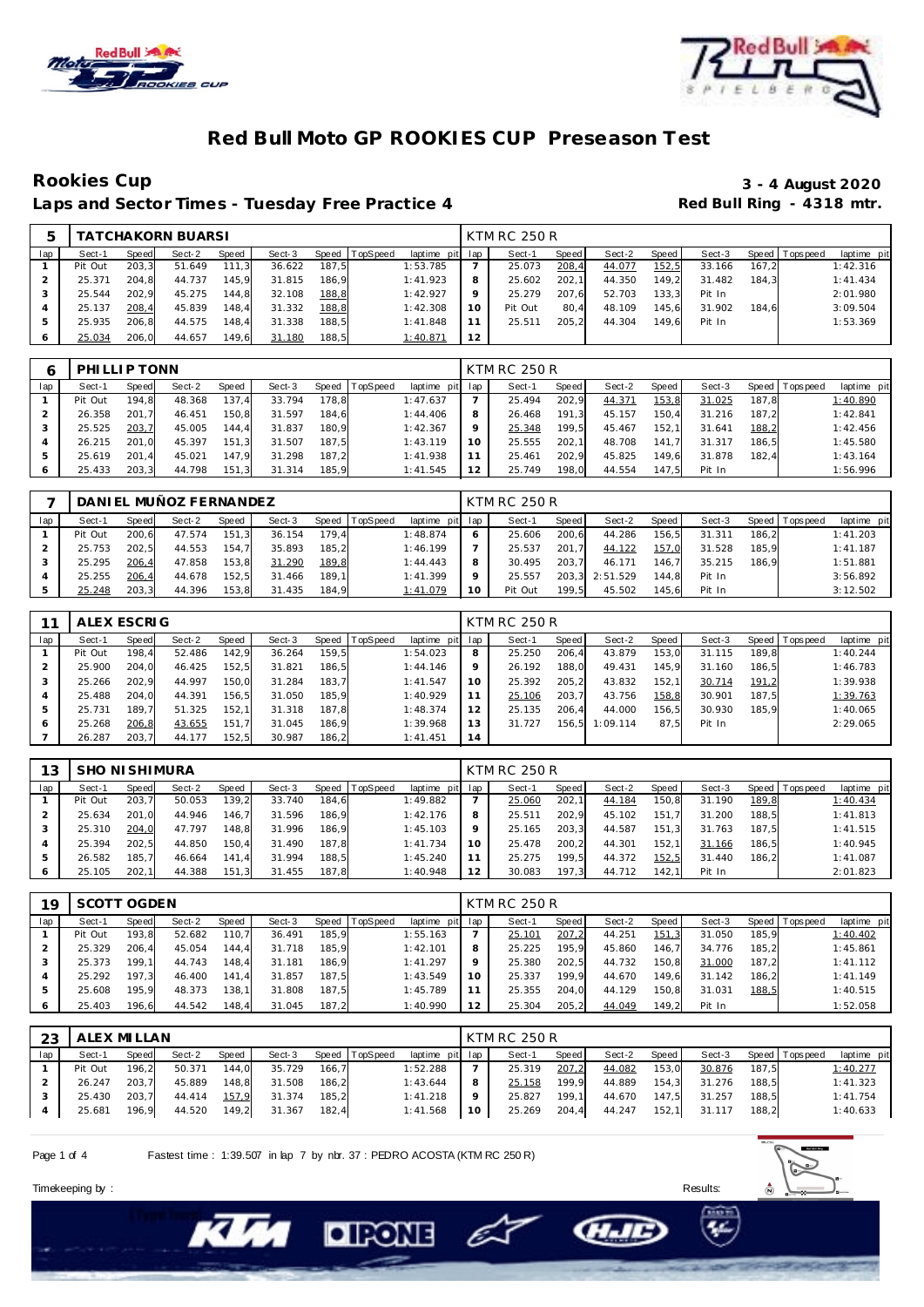



# Laps and Sector Times - Tuesday Free Practice 4

# **Rookies Cup 3 - 4 August 2020**

| 26.337              | 193.4 | 50.342 |       | 150,4 31.391 | 188.5 | 1:48.070 |                 | 27.372 | 176.3  | 46.827 | 149.6 31.145        | 187.5 | : 45.344 |
|---------------------|-------|--------|-------|--------------|-------|----------|-----------------|--------|--------|--------|---------------------|-------|----------|
| 25.228 204.4 44.323 |       |        | 149.6 | 31.246 189.1 |       | 1:40.797 | 12 <sub>1</sub> | 25.274 | 203, 3 |        | 44.416 151,7 31.084 | 184.3 | 1:40.774 |

| 24  |         | VAN ORTOLÁ |        |       |        |       |          |                 |         | KTM RC 250 R |       |        |       |        |       |                 |             |
|-----|---------|------------|--------|-------|--------|-------|----------|-----------------|---------|--------------|-------|--------|-------|--------|-------|-----------------|-------------|
| lap | Sect-1  | Speed      | Sect-2 | Speed | Sect-3 | Speed | TopSpeed | laptime pit lap |         | Sect-1       | Speed | Sect-2 | Speed | Sect-3 |       | Speed Tops peed | laptime pit |
|     | Pit Out | 199.5      | 47.740 | 145,2 | 34.566 | 185,2 |          | 1:52.480        |         | 25.097       | 204.4 | 44.018 | 147.9 | 31.179 | 190,8 |                 | 1:40.294    |
|     | 25.440  | 206,8      | 44.051 | 152.5 | 31.030 | 189.8 |          | 1:40.521        |         | 25.298       | 206.4 | 44.327 | 151.3 | 31.185 | 186.2 |                 | 1:40.810    |
|     | 25.191  | 199.5      | 44.228 | 153.8 | 31.159 | 188.5 |          | 1:40.578        | $\circ$ | 25.361       | 198.4 | 46.860 | 151.3 | 31.312 | 187.2 |                 | 1:43.533    |
|     | 25.423  | 201.0      | 46.046 | 152.1 | 31.515 | 186.5 |          | 1:42.984        |         | 25.211       | 206.0 | 45.878 | 150.4 | 31.450 | 183.7 |                 | 1:42.539    |
|     | 25.295  | 203.3      | 46.547 | 153,0 | 31.308 | 187,5 |          | 1:43.150        |         | 25.601       | 203.7 | 44.977 | 150.8 | 31.482 | 186.9 |                 | 1:42.060    |
|     | 25.188  | 205,2      | 44.429 | 155,2 | 31.137 | 188,5 |          | 1:40.754        |         | 25.453       | 204.8 | 45.432 | 151.7 | Pit In |       |                 | 1:50.653    |

| 29  |         |       | BILLY VAN EERDE |       |        |       |          |                 | KTM RC 250 R |       |        |       |        |       |                   |             |
|-----|---------|-------|-----------------|-------|--------|-------|----------|-----------------|--------------|-------|--------|-------|--------|-------|-------------------|-------------|
| lap | Sect-1  | Speed | Sect-2          | Speed | Sect-3 | Speed | TopSpeed | laptime pit lap | Sect-1       | Speed | Sect-2 | Speed | Sect-3 |       | Speed   Tops peed | laptime pit |
|     | Pit Out | 194.5 | 48.850          | 140,3 | 35.856 | 181,2 |          | 1:50.281        | 25.072       | 205,2 | 44.042 | 148,8 | 31.149 | 187.8 |                   | 1:40.263    |
|     | 25.807  | 204.0 | 45.950          | 147.5 | 33.823 | 184.9 |          | 1:45.580        | 26.540       | 194.8 | 44.721 | 148.4 | 31.653 | 187.2 |                   | 1:42.914    |
|     | 25.410  | 204.4 | 46.090          | 148.4 | 32.046 | 186.9 |          | 1:43.546        | 25.296       | 200.6 | 44.240 | 150.8 | 31.241 | 183.7 |                   | 1:40.777    |
|     | 25.248  | 204.4 | 44.759          | 153,0 | 31.353 | 188,8 |          | 1:41.360        | 25.569       | 199.9 | 44.887 | 147.1 | 31.542 | 186.2 |                   | 1:41.998    |
|     | 25.182  | 204.4 | 44.253          | 150,0 | 31.611 | 175.0 |          | 1:41.046        | 25.451       | 203.3 | 44.344 | 152,5 | 31.290 | 182.4 |                   | 1:41.085    |
|     | 26.003  | 201.4 | 45.392          | 151,3 | 31.381 | 187,2 |          | 1:42.776        | 26.185       | 192.7 | 46.523 | 148.8 | 32.687 | 168,2 |                   | 1:45.395    |

| 34  | MARIO AJI |       |        |       |        |       |          |                 |    | <b>KTM RC 250 R</b> |       |        |         |        |       |                 |             |
|-----|-----------|-------|--------|-------|--------|-------|----------|-----------------|----|---------------------|-------|--------|---------|--------|-------|-----------------|-------------|
| lap | Sect-1    | Speed | Sect-2 | Speed | Sect-3 | Speed | TopSpeed | laptime pit lap |    | Sect-1              | Speed | Sect-2 | Speed I | Sect-3 |       | Speed Tops peed | laptime pit |
|     | Pit Out   | 195.9 | 51.775 | 116,4 | 36.153 | 185.2 |          | 1:54.298        |    | 25.307              | 208.4 | 44.072 | 156,1   | 31.158 | 184.9 |                 | 1:40.537    |
|     | 25.378    | 202.1 | 44.810 | 152.1 | 31.489 | 185.9 |          | 1:41.677        |    | 26.089              | 187.7 | 44.906 | 156.5   | 31.224 | 186.5 |                 | 1:42.219    |
|     | 25.657    | 204.0 | 44.301 | 148.8 | 31.352 | 186,9 |          | 1:41.310        |    | 25.141              | 205.2 | 44.155 | 150.8   | 31.313 | 186.2 |                 | 1:40.609    |
|     | 25.117    | 206.0 | 44.763 | 144.0 | 31.440 | 186.5 |          | 1:41.320        | 10 | 27.162              | 185.7 | 46.292 | 152.5   | 35.338 | 184.0 |                 | 1:48.792    |
|     | 26.580    | 166.2 | 46.980 | 152,5 | 31.194 | 186.5 |          | 1:44.754        |    | 25.322              | 203.7 | 43.930 | 156,5   | 31.133 | 184.0 |                 | 1:40.385    |
|     | 25.226    | 203,3 | 44.135 | 157,0 | 31.059 | 186,9 |          | 1:40.420        |    | 25.384              | 202,9 | 43.950 | 150,4   | Pit In |       |                 | 1:56.085    |

| 37  | PEDRO ACOSTA |       |        |       |        |       |         |             |     | KTM RC 250 R |       |        |       |        |       |            |             |
|-----|--------------|-------|--------|-------|--------|-------|---------|-------------|-----|--------------|-------|--------|-------|--------|-------|------------|-------------|
| lap | Sect-1       | Speed | Sect-2 | Speed | Sect-3 | Speed | opSpeed | laptime pit | lap | Sect-1       | Speed | Sect-2 | Speed | Sect-3 | Speed | T ops peed | laptime pit |
|     | Pit Out      | 192.0 | 53.555 | 129,2 | 34.899 | 184.3 |         | 1:54.090    |     | 25.034       | 204.0 | 43.518 | 155,6 | 30.955 | 188.5 |            | 1:39.507    |
|     | 25.563       | 205.6 | 43.924 | 153.0 | 31.413 | 186.5 |         | 1:40.900    | 8   | 25.148       | 201.7 | 44.286 | 155.2 | 31.126 | 189.1 |            | 1:40.560    |
|     | 25.265       | 205.2 | 44.354 | 149,2 | 39.578 | 186,2 |         | 1:49.197    |     | 25.232       | 202.5 | 43.761 | 155.2 | 31.257 | 184.6 |            | 1:40.250    |
|     | 25.273       | 205.6 | 44.132 | 153,0 | 31.181 | 188.2 |         | 1:40.586    |     | 29.620       | 188.7 | 45.943 | 155,6 | 31.211 | 187.8 |            | 1:46.774    |
| ь   | 25.244       | 204.4 | 43.897 | 153,4 | 31.007 | 189,8 |         | 1:40.148    |     | 25.053       | 206,4 | 43.973 | 155.2 | 31.103 | 185.2 |            | 1:40.129    |
|     | 26.824       | 187.0 | 45.036 | 154.7 | 30.979 | 188,8 |         | 1:42.839    | 12  |              |       |        |       |        |       |            |             |

| 38  |         |       | DAVID SALVADOR GOMEZ |       |        |       |                  |                 |     | KTM RC 250 R |       |        |       |        |       |                |             |
|-----|---------|-------|----------------------|-------|--------|-------|------------------|-----------------|-----|--------------|-------|--------|-------|--------|-------|----------------|-------------|
| lap | Sect-1  | Speed | Sect-2               | Speed | Sect-3 |       | Speed   TopSpeed | laptime pit lap |     | Sect-1       | Speed | Sect-2 | Speed | Sect-3 |       | Speed Topspeed | laptime pit |
|     | Pit Out | 198.0 | 47.883               | 143,6 | 34.314 | 184.3 |                  | 1:48.853        |     | 25.288       | 204.8 | 43.902 | 158,4 | 30.956 | 186.5 |                | 1:40.146    |
|     | 25.336  | 206.4 | 43.934               | 152.5 | 31.315 | 185.9 |                  | 1:40.585        |     | 25.292       | 205.2 | 44.156 | 156.5 | 31.240 | 185.6 |                | 1:40.688    |
|     | 25.224  | 203.3 | 44.300               | 152.5 | 30.884 | 187,2 |                  | 1:40.408        |     | 26.171       | 182.6 | 46.281 | 151.7 | 31.197 | 184.0 |                | 1:43.649    |
|     | 25.209  | 202.9 | 44.621               | 150.0 | 31.075 | 186.5 |                  | 1:40.905        | 1 ດ | 25.460       | 204.4 | 45.765 | 152.5 | 31.221 | 185.2 |                | 1:42.446    |
|     | 27.861  | 158.8 | 50.183               | 151.3 | 31.297 | 184.9 |                  | 1:49.341        |     | 25.275       | 206,8 | 43.633 | 152.1 | 31.022 | 189,5 |                | 1:39.930    |
|     | 25.540  | 201.7 | 44.146               | 154.3 | 31.084 | 184,3 |                  | 1:40.770        |     | 25.104       | 205,2 | 43.981 | 152.5 | 30.960 | 182,4 |                | 1:40.045    |

| 39  |         |       | BARTHOLOMÉ PERRIN |       |        |           |                 |                 |         | KTM RC 250 R |       |        |       |        |       |                 |             |
|-----|---------|-------|-------------------|-------|--------|-----------|-----------------|-----------------|---------|--------------|-------|--------|-------|--------|-------|-----------------|-------------|
| lap | Sect-1  | Speed | Sect-2            | Speed | Sect-3 | Speed   T | <b>TopSpeed</b> | laptime pit lap |         | Sect-1       | Speed | Sect-2 | Speed | Sect-3 |       | Speed Tops peed | laptime pit |
|     | Pit Out | 197.3 | 46.453            | 148,8 | 35.515 | 176,8     |                 | 1:47.885        |         | 25.927       | 200,6 | 45.077 | 145.2 | 31.790 | 181.8 |                 | 1:42.794    |
|     | 26.364  | 198.8 | 45.538            | 145,6 | 32.337 | 183,4     |                 | 1:44.239        | 8       | 25.900       | 198.4 | 48.369 | 144.4 | 31.888 | 181.2 |                 | 1:46.157    |
|     | 26.297  | 199.9 | 45.794            | 147.9 | 32.021 | 177.0     |                 | 1:44.112        | $\circ$ | 26.047       | 196.6 | 45.154 | 145.9 | 31.785 | 181.2 |                 | 1:42.986    |
|     | 26.091  | 198.8 | 45.071            | 144.8 | 32.004 | 181.8     |                 | 1:43.166        | 10      | 26.027       | 197.7 | 45.210 | 145.9 | 31.842 | 180.6 |                 | 1:43.079    |
| ь   | 25.843  | 199.1 | 49.786            | 145,6 | 32.029 | 180,3     |                 | 1:47.658        |         | 26.113       | 195.5 | 44.928 | 146,3 | 31.805 | 180.6 |                 | 1:42.846    |
| 6   | 26.843  | 197.7 | 46.062            | 145,2 | 31.816 | 181,2     |                 | 1:44.721        |         | 27.285       | 193,4 | 45.146 | 142,5 | Pit In |       |                 | 1:58.650    |

|     | 48 GABIN PLANQUES |       |              |       |        |       |                                       | <b>KTM RC 250 R</b>              |       |  |                                    |       |             |
|-----|-------------------|-------|--------------|-------|--------|-------|---------------------------------------|----------------------------------|-------|--|------------------------------------|-------|-------------|
| lap | Sect-1            | Speed | Sect-2       | Speed |        |       | Sect-3 Speed TopSpeed laptime pit lap | Sect-1                           | Speed |  | Sect-2 Speed Sect-3 Speed Topspeed |       | laptime pit |
|     | Pit Out           |       | 192,4 49.113 | 138,8 | 33.566 | 182.4 | $1:49.087$   8                        | 27.787 191,0 45.311 150,4 31.395 |       |  |                                    | 188.8 | 1:44.493    |

E

Page 2 of 4 Fastest time : 1:39.507 in lap 7 by nbr. 37 : PEDRO ACOSTA (KTM RC 250 R)

**DIRONE** 

Timekeeping by : Results: Results: Results: Results: Results: Results: Results: Results: Results: Results: Results: Results: Results: Results: Results: Results: Results: Results: Results: Results: Results: Results: Results



**CHAID**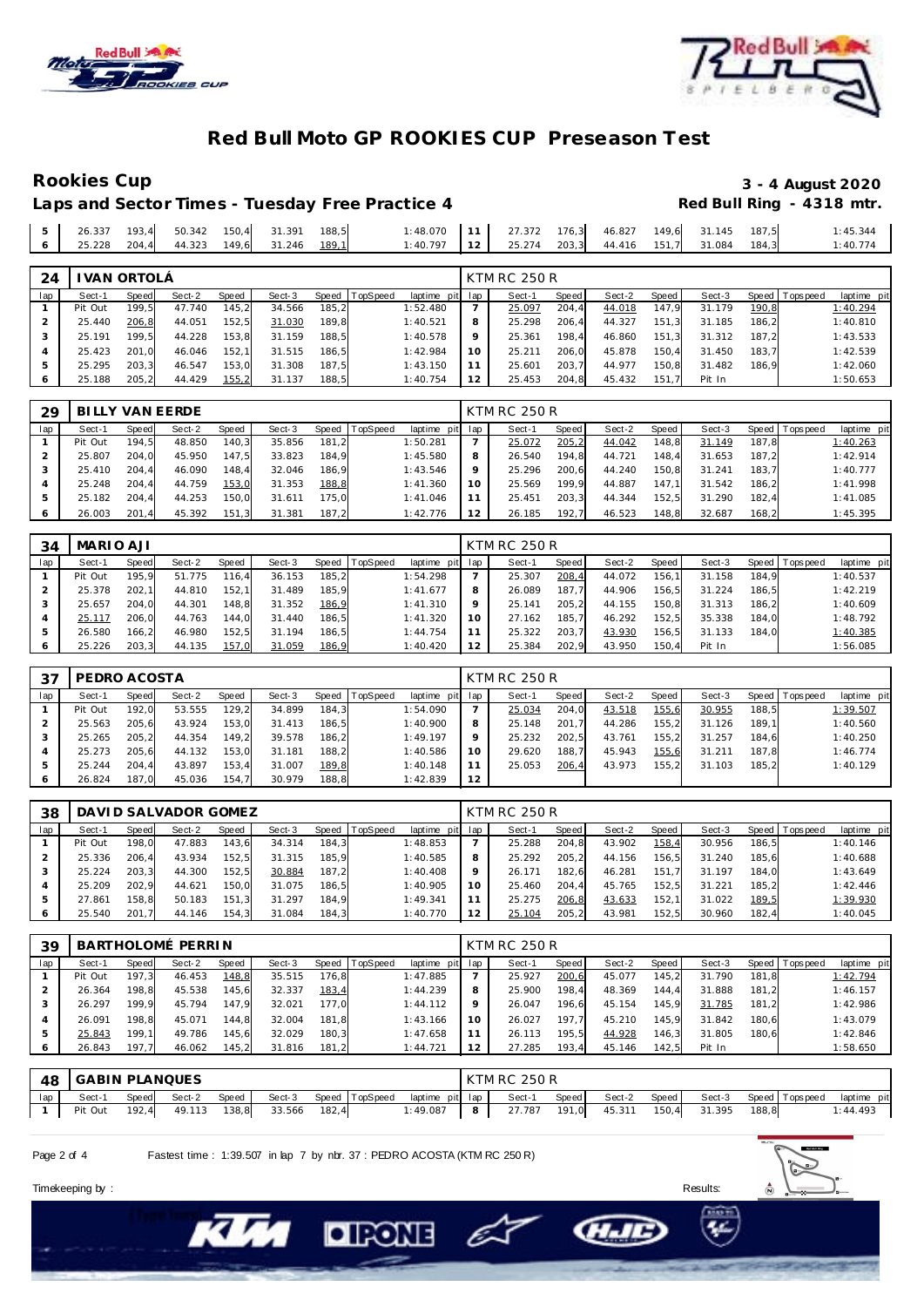



### **Rookies Cup 3 - 4 August 2020** Laps and Sector Times - Tuesday Free Practice 4

| $\overline{2}$ |              |       |        |       | 25.427 200.6 44.632 148.8 32.124 187.2 |       | $1:42.183$ 9  |                 | 25.483 204,0 44.571 |       |        |       | 149,6 31.319 187,2 |       | 1:41.373 |
|----------------|--------------|-------|--------|-------|----------------------------------------|-------|---------------|-----------------|---------------------|-------|--------|-------|--------------------|-------|----------|
|                | 25.697       | 203.3 | 46.541 | 146.7 | 33.863                                 | 186.9 | 1:46.101      | 10 l            | 25.536              | 201.0 | 44.308 | 150,8 | 31.086             | 188.2 | 1:40.930 |
|                | 25.332 201.0 |       | 44.908 | 144.0 | 31.888                                 | 189,5 | $1:42.128$ 11 |                 | 25.645 198.0        |       | 44.558 | 152.1 | 31.285             | 188.2 | 1:41.488 |
|                | 25.266       | 201.4 | 44.658 | 149.6 | 31.379                                 | 186.2 | 1: 41.303     | 12 <sub>1</sub> | 25.540              | 200.6 | 44.365 | 152,5 | 31.235             | 186.2 | 1:41.140 |
|                | 25.674       | 198.4 | 44.370 | 152,5 | 31.148                                 | 187.5 | 1:41.192      | 13 <sup>1</sup> | 30.473              | 156.8 | 49.912 | 140.6 | Pit In             |       | 2:11.100 |
|                | 25.498       | 200,2 | 44.480 | 152,1 | 31.277                                 | 185.2 | 1:41.255      | 14              |                     |       |        |       |                    |       |          |

| 55  |         |       | NOAH DETTWILER |       |        |           |                 |                 |    | <b>KTM RC 250 R</b> |       |        |       |        |       |                |             |
|-----|---------|-------|----------------|-------|--------|-----------|-----------------|-----------------|----|---------------------|-------|--------|-------|--------|-------|----------------|-------------|
| lap | Sect-1  | Speed | Sect-2         | Speed | Sect-3 | Speed   T | <b>TopSpeed</b> | laptime pit lap |    | Sect-1              | Speed | Sect-2 | Speed | Sect-3 |       | Speed Topspeed | laptime pit |
|     | Pit Out | 191.7 | 49.012         | 137.4 | 32.863 | 184.0     |                 | 1:49.450        | 8  | 30.907              | 202.5 | 44.816 | 150,0 | 31.450 | 186.2 |                | 1:47.173    |
|     | 25.691  | 202.5 | 44.700         | 142.9 | 31.724 | 181,5     |                 | 1:42.115        |    | 25.280              | 204.0 | 44.231 | 148,8 | 31.212 | 186.2 |                | 1:40.723    |
|     | 25.638  | 200.6 | 44.857         | 143,6 | 31.776 | 181.8     |                 | 1:42.271        | 10 | 25.453              | 206.0 | 44.727 | 147.5 | 31.424 | 185.2 |                | 1:41.604    |
|     | 30.115  | 202.5 | 45.127         | 148.8 | 31.873 | 188.2     |                 | 1:47.115        |    | 25.452              | 205.2 | 44.807 | 147.5 | 31.404 | 188,5 |                | 1:41.663    |
|     | 25.401  | 199.9 | 44.574         | 149,6 | 31.309 | 185,9     |                 | 1:41.284        |    | 25.197              | 204.4 | 44.404 | 148,4 | 31.565 | 184.0 |                | 1:41.166    |
| 6   | 25.503  | 204.0 | 44.484         | 148.4 | 31.357 | 186.5     |                 | 1: 41.344       | 13 | 27.770              | 179.5 | 48.080 | 135.3 | Pit In |       |                | 1:59.195    |
|     | 25.262  | 206,4 | 44.343         | 151,3 | 31.153 | 187,2     |                 | 1:40.758        | 14 |                     |       |        |       |        |       |                |             |

| 58  |         | LUCA LUNETTA |        |       |        |       |                |                 |    | <b>KTM RC 250 R</b> |       |        |       |        |       |                |             |
|-----|---------|--------------|--------|-------|--------|-------|----------------|-----------------|----|---------------------|-------|--------|-------|--------|-------|----------------|-------------|
| lap | Sect-1  | Speed        | Sect-2 | Speed | Sect-3 |       | Speed TopSpeed | laptime pit lap |    | Sect-1              | Speed | Sect-2 | Speed | Sect-3 |       | Speed Topspeed | laptime pit |
|     | Pit Out | 189.0        | 48.642 | 134.7 | 33.095 | 182.1 |                | 1:50.030        | 8  | 25.382              | 201.7 | 44.506 | 149.2 | 31.153 | 187.2 |                | 1:41.041    |
|     | 25.812  | 205.2        | 45.405 | 147.5 | 31.983 | 184.6 |                | 1:43.200        | 9  | 25.475              | 202.5 | 44.217 | 154.3 | 31.415 | 186.9 |                | 1:41.107    |
|     | 25.496  | 206.0        | 47.359 | 144.4 | 32.222 | 186.5 |                | 1:45.077        | 10 | 25.652              | 202.5 | 44.181 | 155,6 | 31.212 | 183.7 |                | 1:41.045    |
|     | 25.623  | 204.4        | 45.108 | 145.9 | 33.225 | 186.2 |                | 1:43.956        |    | 26.986              | 194.5 | 44.435 | 153.4 | 31.293 | 186.9 |                | 1:42.714    |
|     | 25.294  | 199.5        | 45.566 | 152.1 | 31.219 | 186.2 |                | 1:42.079        | 12 | 25.594              | 204.0 | 44.314 | 151.7 | 31.214 | 184.6 |                | 1:41.122    |
|     | 25.370  | 202.1        | 44.678 | 151,3 | 31.298 | 186,9 |                | 1: 41.346       | 13 | 29.378              | 155.6 | 50.782 | 138.5 | Pit In |       |                | 2:07.455    |
|     | 25.374  | 206,8        | 44.598 | 147.1 | 31.289 | 187,5 |                | 1:41.261        | 14 |                     |       |        |       |        |       |                |             |

| 64  |         |       | DAVI D MUÑOZ RODRI GUEZ |       |        |       |                  |                 |                | <b>KTM RC 250 R</b> |       |        |       |            |       |                |             |
|-----|---------|-------|-------------------------|-------|--------|-------|------------------|-----------------|----------------|---------------------|-------|--------|-------|------------|-------|----------------|-------------|
| lap | Sect-1  | Speed | Sect-2                  | Speed | Sect-3 |       | Speed   TopSpeed | laptime pit lap |                | Sect-1              | Speed | Sect-2 | Speed | Sect-3     |       | Speed Topspeed | laptime pit |
|     | Pit Out | 198.8 | 50.897                  | 124,1 | 34.418 | 188,8 |                  | 1:50.567        |                | 25.538              | 200.6 | 44.300 | 153,0 | 31.266     | 186.2 |                | 1: 41.104   |
|     | 25.328  | 207,2 | 45.856                  | 148,8 | 31.396 | 188,5 |                  | 1:42.580        | 8              | 31.421              | 204.4 | 46.397 | 153.0 | Pit In     |       |                | 2:01.805    |
| З   | 25.523  | 205.2 | 46.440                  | 148,8 | 31.204 | 187.2 |                  | 1:43.167        |                | Pit Out             | 190.7 | 47.289 | 147.5 | 31.890     | 184.3 |                | 2:55.997    |
|     | 25.043  | 206.8 | 43.839                  | 157,0 | 30.948 | 190,8 |                  | 1:39.830        |                | 25.713              | 201.0 | 44.827 | 150.4 | 31.585     | 184.9 |                | 1:42.125    |
| ь   | 25.502  | 202.1 | 44.494                  | 155,6 | 31.149 | 187.8 |                  | 1:41.145        |                | 25.577              | 201.7 | 44.638 | 152.5 | 31<br>.446 | 184.9 |                | 1:41.661    |
| 6   | 25.367  | 204,0 | 44.071                  | 155,6 | 31.190 | 189,1 |                  | 1:40.628        | $\overline{2}$ | 27.526              | 178,6 | 50.070 | 128,9 | Pit In     |       |                | 2:12.885    |

| 84  |         |       | ZONTA VAN DEN GOORBERGH |       |        |       |          |                 |   | <b>KTM RC 250 R</b> |         |        |       |        |       |                |             |
|-----|---------|-------|-------------------------|-------|--------|-------|----------|-----------------|---|---------------------|---------|--------|-------|--------|-------|----------------|-------------|
| lap | Sect-1  | Speed | Sect-2                  | Speed | Sect-3 | Speed | TopSpeed | laptime pit lap |   | Sect-1              | Speed I | Sect-2 | Speed | Sect-3 |       | Speed Topspeed | laptime pit |
|     | Pit Out | 191.0 | 49.136                  | 133.7 | 33.234 | 186,2 |          | 1:48.080        |   | 25.060              | 201.0   | 44.500 | 144.8 | 31.449 | 187.2 |                | 1:41.009    |
|     | 25.509  | 204.4 | 44.572                  | 142.1 | 31.925 | 187.2 |          | 1:42.006        | 8 | 25.166              | 196.6   | 44.019 | 147.9 | 32.300 | 178.2 |                | 1:41.485    |
|     | 25.475  | 202.1 | 55.430                  | 145.6 | 31.882 | 188.2 |          | 1:52.787        |   | 25.410              | 202.5   | 44.309 | 146.3 | 31.193 | 187.2 |                | 1:40.912    |
|     | 25.099  | 202.1 | 44.392                  | 143.2 | 31.577 | 189.5 |          | 1:41.068        |   | 25.200              | 208.0   | 47.436 | 145.9 | 31.367 | 188.8 |                | 1:44.003    |
|     | 25.096  | 204.8 | 44.395                  | 145.6 | 31.718 | 180.3 |          | 1:41.209        |   | 25.065              | 202.5   | 44.470 | 144.O | 31.279 | 189,8 |                | 1:40.814    |
|     | 25.400  | 196.2 | 44.589                  | 144,8 | 31.377 | 188,5 |          | 1:41.366        |   | 25.185              | 202,9   | 44.868 | 143,6 | Pit In |       |                | 1:49.746    |

| 88  | <b>ARTEM MARAEV</b> |       |        |       |        |       |          |                 |         | KTM RC 250 R |       |        |       |        |       |                |             |
|-----|---------------------|-------|--------|-------|--------|-------|----------|-----------------|---------|--------------|-------|--------|-------|--------|-------|----------------|-------------|
| lap | Sect-1              | Speed | Sect-2 | Speed | Sect-3 | Speed | TopSpeed | laptime pit lap |         | Sect-1       | Speed | Sect-2 | Speed | Sect-3 |       | Speed Topspeed | laptime pit |
|     | Pit Out             | 198.0 | 48.937 | 149,2 | 32.725 | 174.8 |          | 1:47.089        |         | 25.220       | 202,1 | 44.471 | 48.8  | 31.352 | 185.9 |                | 1:41.043    |
|     | 32.053              | 199.9 | 45.122 | 150.0 | 31.445 | 183.1 |          | 1:48.620        | 8       | 25.881       | 203.7 | 44.528 | 153,8 | 31.190 | 184.9 |                | 1:41.599    |
|     | 25.670              | 202.1 | 45.442 | 150,4 | 39.236 | 184,6 |          | 1:50.348        | $\circ$ | 25.444       | 202.9 | 44.396 | 153,0 | 31.070 | 186,5 |                | 1:40.910    |
|     | 25.411              | 204.4 | 44.726 | 150,8 | 31.450 | 188,8 |          | 1:41.587        | 10      | 25.476       | 203.7 | 45.838 | 153.0 | 31.502 | 185.9 |                | 1:42.816    |
| ь   | 25.365              | 206,4 | 44.699 | 152.5 | 31.180 | 186.2 |          | 1:41.244        |         | 25.471       | 204.0 | 45.106 | 146.3 | 31.381 | 187.5 |                | 1:41.958    |
| 6   | 25.480              | 202,1 | 44.522 | 150,0 | 31.313 | 186,9 |          | 1:41.315        | 12      | 25.477       | 201.7 | 44.850 | 142,9 | Pit In |       |                | 1:56.038    |

| 89  |         |       | MARCOS URI ARTE |       |        |       |          |                 |         | KTM RC 250 R |       |        |       |        |       |                 |             |
|-----|---------|-------|-----------------|-------|--------|-------|----------|-----------------|---------|--------------|-------|--------|-------|--------|-------|-----------------|-------------|
| lap | Sect-1  | Speed | Sect-2          | Speed | Sect-3 | Speed | TopSpeed | laptime pit lap |         | Sect-1       | Speed | Sect-2 | Speed | Sect-3 |       | Speed Tops peed | laptime pit |
|     | Pit Out | 199.9 | 48.648          | 145,2 | 34.422 | 180.9 |          | 1:48.729        |         | 25.121       | 207,2 | 44.133 | 152,1 | 31.135 | 186.2 |                 | 1:40.389    |
|     | 25.365  | 203.3 | 44.590          | 156.5 | 32.058 | 187.5 |          | 1:42.013        | 8       | 29.593       | 203.7 | 44.573 | 153.4 | 31.793 | 184.3 |                 | 1:45.959    |
|     | 30.983  | 200.6 | 45.660          | 147.5 | 32.043 | 186.5 |          | 1:48.686        | $\circ$ | 25.294       | 203.7 | 44.036 | 156,1 | 31.050 | 187.8 |                 | 1:40.380    |
|     | 25.181  | 207,2 | 45.170          | 149.2 | 31.139 | 187.2 |          | 1:41.490        | 10      | 25.225       | 199.5 | 47.819 | 156.1 | 31.121 | 188.2 |                 | 1:44.165    |
| 5   | 25.196  | 206,8 | 44.544          | 153,8 | 31.281 | 187,8 |          | 1:41.021        |         | 25.225       | 202,5 | 44.518 | 154,3 | 31.099 | 188,2 |                 | 1:40.842    |

E

**CHAID** 

Page 3 of 4 Fastest time : 1:39.507 in lap 7 by nbr. 37 : PEDRO ACOSTA (KTM RC 250 R)

**DIRONE** 



Timekeeping by : Results: Results: Results: Results: Results: Results: Results: Results: Results: Results: Results: Results: Results: Results: Results: Results: Results: Results: Results: Results: Results: Results: Results